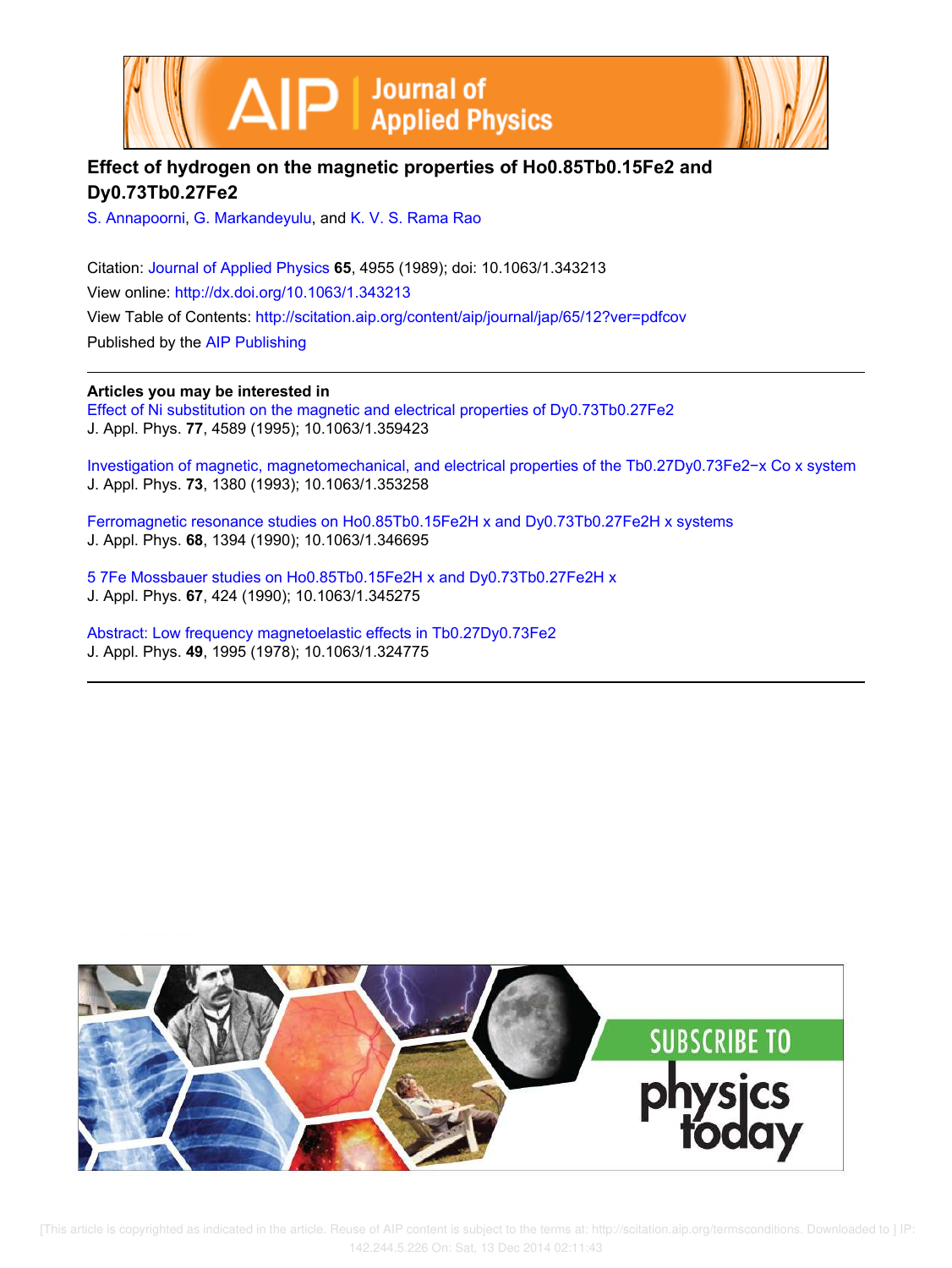# Effect of hydrogen on the magnetic propertIes of HOOo85 Tb<sup>o</sup> .15 Fe2 and  $\mathsf{Dy}_{0.73}$  Tb $_{0.27}$  Fe<sub>2</sub>

S. Annapoorni, G. Markandeyulu, and K. V. S. Rama Rao<sup>a)</sup> *Magnetism and Magnetic Materials Laboratory, Department of Physics, Indian Institute of Technology, Madras-600 036, India* 

(Received 24 October 1988; accepted for publication 25 January 1989)

X-ray powder photographs on  $\text{Ho}_{0.85} \text{To}_{0.15} \text{Fe}_2\text{H}_x$  ( $x = 0-3.1$ ) and  $\text{Dy}_{0.73} \text{To}_{0.27} \text{Fe}_2\text{H}_x$  $(x = 0-3.3)$  revealed that there is an expansion of the lattice upon hydrogenation. Magnetization measurements were performed using a PAR vibrating sample magnetometer in the temperature range 100-700 K. The total magnetic moment is found to decrease with increase of hydrogen content. The Curie temperature of the hydrides is considerably lowered, though the exact  $T_C$  in hydrides could not be determined due to desorption. Both  $Ho<sub>0.85</sub> Tb<sub>0.15</sub> Fe<sub>2</sub> and Dy<sub>0.73</sub> Tb<sub>0.27</sub> Fe<sub>2</sub> do not exhibit any compensation, whereas  $T<sub>comp</sub>$  is$ observed and found to decreasse with x in the case of the  $Ho_{0.85}Tb_{0.15}Fe_2H_x$  system,  $x = 0.18-$ 3.1. No compensation was observed even in the hydrides of the  $Dy_{0.73}Tb_{0.27}Fe_2$  system. The temperature variation of magnetization of  $Ho_{0.85}Tb_{0.15}Fe<sub>2</sub>H<sub>x</sub>$  and  $Dy_{0.73}Tb_{0.27}Fe<sub>2</sub>H<sub>x</sub>$  suggests the occurrence of a spin-reorientation transition.

#### I. INTRODUCTION

The rare-earth-transition-metal (RE-TM) intermetaIlic compounds are reported to absorb large quantities of hydrogen to form stable hydrides.<sup>1</sup> There is a large change in the unit cell volume and also in the 3d electron interaction upon hydrogenation.<sup>1,2</sup> Studies on  $RECo<sub>2</sub>$  compounds showed that the cobalt moment gets reduced on hydrogen absorption.<sup>3</sup> The iron moment in the case of  $REF_{2}$  compounds increases,<sup>4</sup> whereas hydrogen induces magnetic moment on Mn in the case of rare-earth-manganese systems.<sup>5</sup> The RENi<sub>2</sub> compounds after hydrogenation turn out to be amorphous. <sup>6</sup>

The REFe<sub>2</sub> ternary cubic Laves-phase compounds, particularly  $Ho_{0.85}Tb_{0.15}Fe_2$  and  $Dy_{0.73}Tb_{0.27}Fe_2$ , are drawing considerable interest in recent years as possible magnetostrictive transducer elements.<sup>7,8</sup> In these compounds, magnetic properties such as magnetization. Curie temperature, compensation temperature,<sup>9-11</sup> and spin reorientation<sup>12</sup> have been investigated. The effect of hydrogen on their magnetic properties is presented in this paper.

#### **H. EXPERIMENTAL DETAILS**

The alloys were prepared by arc melting the constituent elements of99.9% purity in argon atmosphere at a pressure of 700 Torr and remelted several times to ensure homogeneity. The weight loss of the arc-melted samples was less than 1%. The samples were annealed in vacuum at 1173 K for 2 weeks. X-ray powder photographs showed the formation of a single phase with MgCu<sub>2</sub>-type structure.

The hydrogenated samples were prepared using the volumetric method working in the pressure range  $1.0 \leq P_H$ / Torr $\leq$ 760 and a temperature range  $300 \leq T/K \leq 1173$ .<sup>13</sup> The samples were activated by exposing them to hydrogen at a pressure of 700 Torr and a temperature of 473 K. In order to get different hydrogen concentrations, the samples were exposed to different temperatures and hydrogen pressures, and the amount of hydrogen absorbed was determined from the change in volume. The hydrogenated samples were prepared by quenching (ice-water mixture) from suitable conditions of pressure and temperature, and then quickly exposing to atmosphere to avoid further absorption.

Magnetization measurements were performed using a PAR vibrating sample magnetometer in the temperature range 100-700 K. The temperature was maintained to an accuracy of  $+1 K$ . The measurements were carried out up to an applied field of 10 kOe.

#### iii. RESULTS

## A.  $Ho<sub>0.85</sub>$  Tb<sub>o,15</sub> Fe<sub>2</sub>H<sub>K</sub>

Hydrogenated samples of  $Ho_{0.85}Tb_{0.15}Fe_2H_x$  with  $x = 0.18, 0.4, 1.1, 2.0, 2.4,$  and 3.1 were prepared, and their Debye-Scherrer photographs showed the cubic Laves-phase structure. There is no crystallographic transformation for all the hydrides studied. From the powder photographs the lattice constants were determined. Figure 1 shows the variation of the lattice constant with hydrogen concentration.

The room-temperature  $(RT)$  magnetization curves for various concentrations of hydrogen are shown in Fig. 2. The magnetization of the hydrides is found to decrease with increasing hydrogen concentration. The hydrides with  $x = 3.1$ exhibits paramagnetic behavior at RT.

The temperature variation of magnetization at an applied field of 10 kOe is shown in Fig. 3. From the figure it can be seen that the hydrides studied exhibit compensation temperature ( $T_{\text{comp}}$ ).  $T_{\text{comp}}$  is found to decrease with the increase of hydrogen concentration.

The Curie temperature of  $\text{Ho}_{0.85}$  Tb $_{0.15}$  Fe<sub>2</sub>H<sub>3,1</sub> is found to be 280 K. The Curie temperature for other samples could not be determined due to the desorption of hydrogen (shown by dashed lines). Table I gives the lattice parameter, RT magnetization at 10 kOe, and  $T_{\text{comp}}$  for various concentrations of hydrogen.

a) To whom all correspondence should be addressed.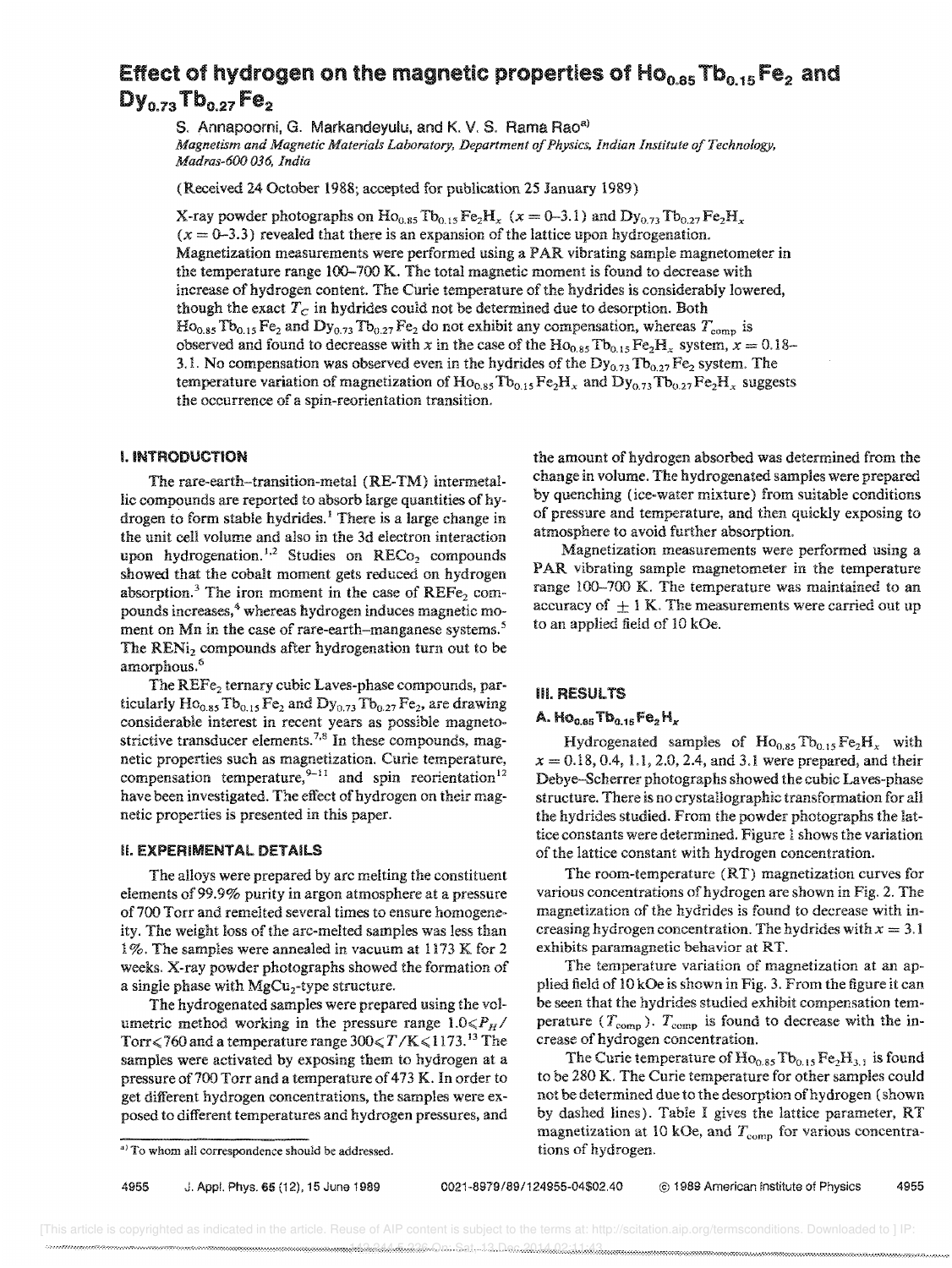

FIG. 1. Variation of lattice parameter of  $Ho<sub>0.85</sub> Tb<sub>0.15</sub> Fe<sub>2</sub>H<sub>x</sub> with x'.$ 



FIG. 2. RT magnetization curves of  $Ho<sub>0.85</sub> Tb<sub>0.15</sub> Fe<sub>2</sub>H<sub>x</sub>$ .



FIG. 3. Temperature variation of magnetization at an applied field of 10 kOe of  $\text{Ho}_{0.35}\text{To}_{0.15}\text{Fe}_{2}\text{H}_{x}$ . The arrows represent  $T_{\text{comp}}$  and the dashed lines desorption.

4956 J. Appl. Phys., Vo!. 65, No. 12, 15 June 1989

TABLE I. Lattice constants, RT magnetization at 10 kOe, and  $T_{\text{comp}}$  of  $Ho_{0.85}Tb_{0.15}Fe_2H_x.$ 

| x   | RT magnetization        |                               |                       |  |
|-----|-------------------------|-------------------------------|-----------------------|--|
|     | Lattice Constant<br>(Ă) | at 10 kOe<br>$(\text{emu/g})$ | $T_{\rm comp}$<br>(K) |  |
| 0.0 | 7.30                    | 62                            | .                     |  |
| 0.4 | 7.34                    | 47                            | 500                   |  |
| 1.1 | 7.53                    | 24                            | 420                   |  |
| 2.0 | 7.67                    | 13                            | 385                   |  |
| 2.4 | 7.70                    | 8                             | 330                   |  |
| 3.1 | 7.78                    | şз                            | 130                   |  |

<sup>a</sup> Paramagnetic at 300 K.

## B. Dy<sub>0.73</sub> Tb<sub>0.27</sub> Fe<sub>2</sub> H<sub>x</sub>

Samples of concentration *x* = 0.4, 0.9, 1.5, 1.9, and 3.3 were prepared. Powder Debye-Scherrer photographs showed cubic Laves-phase structure, and the lattice constant determined from the photographs is plotted as a function of *x* in Fig. 4, Figure 5 shows the RT magnetization of the hydrides for various concentrations. From the plot of perature versus magnetization at 10 kOe in Fig, 6, it is seen that neither  $\text{Dy}_{0.73} \text{Tb}_{0.27} \text{Fe}_2$  nor its hydrides exhibit compensation,

Table II shows the lattice constants and RT magnetization for various concentrations of hydrogen.

#### **IV. DISCUSSION**

The variation of lattice parameter with hydrogen for  $Ho_{0.85} To_{0.15} Fe_2H_x$   $(x = 0-3.1)$  and  $Dy_{0.73} Tb_{0.27} Fe_2H_x$  $(x = 0-3.3)$  showed a linear behavior (Figs. 1 and 4). The discontinuity shown by dotted line is due to the phase transition, the phase transition resulting in a large expansion of the lattice. This is a common feature observed in  $REF_{e_2}$  hydrides. $14,15$ 

Hydrogen is reported to influence the magnetic moment



FIG. 4. Variation of lattice parameter of  $Dy_{0.73}Tb_{0.27}Fe<sub>2</sub>H<sub>x</sub>$ .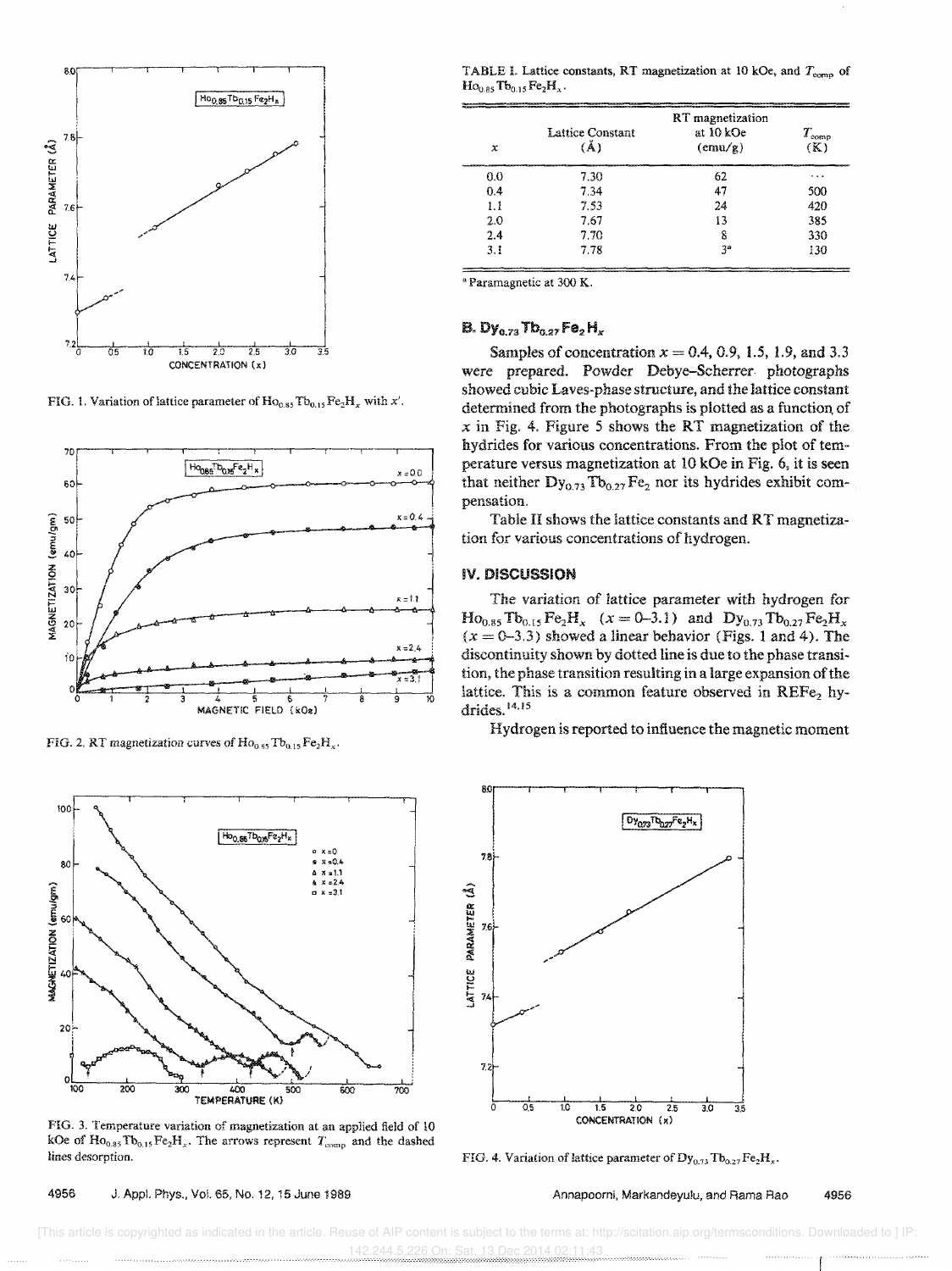

FIG. 5. RT magnetization curves of  $Dy_{0.73}Tb_{0.27}Fe<sub>2</sub>H<sub>x</sub>$ .

of the transition metal modifying the  $d$ -band structure, whereas there is an indirect effect on the rare earth due to the low-lying 4f levels.<sup>16</sup> Recently, Berthier *et al.*<sup>17</sup> from the zero-field nuclear magnetic resonance (ZNMR) of <sup>159</sup>Tb studies on TbFe<sub>2</sub>H<sub>x</sub> showed that the magnetic moment on Tb remained constant with hydrogen concentration up to a value of  $x = 3.5$ , while the magnetization measurements showed a decrease in the total moment upon hydrogenation. In the DyFe<sub>2</sub>H<sub>x</sub> system the Mössbauer studies<sup>18</sup> showed that the Dy moment remains almost unchanged upon hydrogen absorption, while the Fe moment increases slightly as in the case of  $TbFe<sub>2</sub>H<sub>x</sub>$ . On the other hand, neutron-diffraction studies on  $\text{HoFe}_2\text{D}_{3.5}$  by Fish *et al.* <sup>19</sup> showed a decrease in the RE magnetic moment while the Fe moment slightly increases, thereby causing a large decrease in the total magnetic moment compared to  $\text{TbFe}_2H_x$  and  $\text{DyFe}_2H_x$ . The RT magnetization of the hydrides of  $Ho<sub>0.85</sub> To<sub>0.15</sub> Fe<sub>2</sub> and$  $Dy_{0.73} Tb_{0.27} Fe_2$  decreases with increasing hydrogen content  $(x)$ . The variation of RT magnetization of magnetization



FIG. 6. Temperature variation of magnetization at an applied field of 10 kOe of  $\mathbf{Dy}_{0.73}\mathrm{Te}_{0.27}\mathrm{Fe}_{2}\mathrm{H}_{x}$ . The dashed lines show desorption.

TABLE II. Lattice constants and RT magnetization at 10 kOe of  $\mathrm{Dy_{0.73}Tb_{0.27}Fe_2H_x}.$ 

| х   | Lattice constant<br>(Å) | RT magnetization<br>at 10 kOe<br>$(\text{emu/g})$ |
|-----|-------------------------|---------------------------------------------------|
| 0.0 | 7.32                    | 78                                                |
| 0.3 | 7.33                    | 69                                                |
| 0.4 | 7.35                    | 57                                                |
| 0.9 | 7.53                    | 45                                                |
| 1.9 | 7.65                    | 30                                                |
| 3.3 | 7.80                    | 8                                                 |

 $\text{Ho}_{0.85}$  Tb<sub>0.15</sub> Fe<sub>2</sub>H<sub>x</sub> and  $\text{Dy}_{0.73}$  Tb<sub>0.27</sub> Fe<sub>2</sub>H<sub>x</sub> with *x* is shown in Fig. 7. It is seen from the figure that the change of magnetization with *x* in the case of  $Ho<sub>0.85</sub> Tb<sub>0.15</sub> Fe<sub>2</sub>H<sub>x</sub>$  system is faster than in the case of  $\mathbf{Dy_{0.73}}\mathbf{Tb_{0.27}}\mathbf{Fe}_2\mathbf{H}_{\rm r}$ . This may be due to the fact that in the case of  $Ho<sub>0.85</sub> Tb<sub>0.15</sub> Fe<sub>2</sub>H<sub>x</sub>$  the hydrogen induces a reduction in the Ho moment and a slight increase in the Fe moment as in  $HoFe<sub>2</sub>H<sub>x</sub>$ , whereas in the case of  $\text{Dy}_{0.73} \text{To}_{0.27} \text{Fe}_2 \text{H}_x$  there is no effect on the RE moment upon hydrogenation and only the iron moment increases as in the case of  $\text{DyFe}_2\text{H}_x$  and  $\text{TbFe}_2\text{H}_x$  systems. This can be confirmed by <sup>57</sup>Fe Mössbauer studies and ZNMR studies on the RE ions.

The hydrides of  $Ho<sub>0.85</sub> Tb<sub>0.15</sub>Fe<sub>2</sub>$  are found to exhibit compensation, with the compensation temperature ( $T_{\text{comp}}$ ) decreasing with the increase of hydrogen content. This may be due to a rapid decrease in the molecular field on the Ho ion and also a reduction in the RE-RE exchange upon hydrogenation. No compensation is observed in  $Ho_{0.85} To_{0.15} Fe_2$  and  $Dy_{0.73} To_{0.27} Fe_2 H_x$ . This may be due to the large molecular fields present on the rare-earth ions in these systems.<sup>17</sup>

De Saxce, Berthier, and Fruchart<sup>14</sup> have observed a deviation from the smooth behavior in the temperature variation of magnetization of  $Erfe_2H_x$  and have attributed this to the spin-reorientation phenomena. In the present case, the



FIG. 7. Variation of RT magnetization at 10 kOe of  $Ho<sub>0.85</sub> Tb<sub>0.15</sub> Fe<sub>2</sub>H<sub>x</sub>$  and  $Dy_{0.7}$ ,  $Tb_{0.27}$  Fe<sub>2</sub>H<sub>x</sub> with x'.

Annapoorni, Markandeyulu, and Rama Rao 4957

 [This article is copyrighted as indicated in the article. Reuse of AIP content is subject to the terms at: http://scitation.aip.org/termsconditions. Downloaded to ] IP: 142.244.5.226 On: Sat, 13 Dec 2014 02:11:43